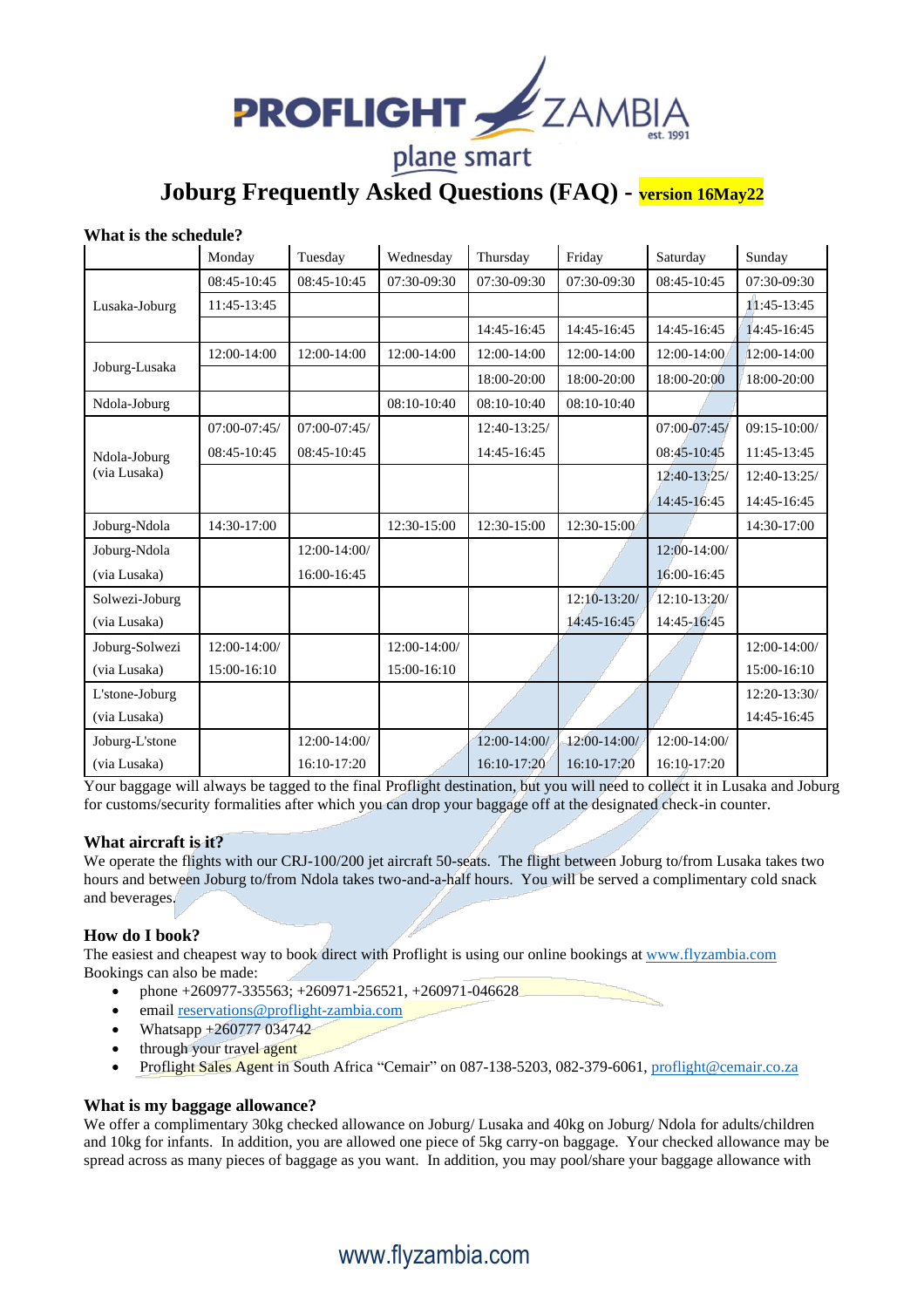

passengers in the same booking reference or having the same family name; however take note in order to pool/share baggage, everyone in the group must check-in at counters at same time.

Excess checked baggage over your complimentary amount is charged at \$5/kg out of Zambia or R60/kg out of Joburg. If you start your journey in Ndola, you will be charged once in Ndola at \$5/kg for the entire journey Ndola-Lusaka-Joburg. If you start your journey in Joburg, you will be charged once in Joburg at R60/kg for the entire journey Joburg-Lusaka-Ndola.

Excess baggage can also be pre-purchased on our website at a discounted rate per 15kg excess bundle. The bundle is \$40/bundle out of Zambia or R600/bundle out of Joburg. Use our website Manage My Booking to access your booking, here you can buy excess checked baggage bundles of 15kg, you can buy up to four bundles (total 60kg excess) per passenger.

Take note due to airport safety rules, no one piece of baggage can weigh more than 32 kg. All excess baggage is subject to space available on the aircraft and is non-refundable.

#### **What are the pre-flight COVID-19 test and vaccine requirements?**

**To enter South Africa**, you are required to present either 1)vaccination certificate OR 2)COVID-19 PCR negative lab result OR 3)COVID-19 antigen negative lab result OR 4)positive COVID-19 PCR lab result plus doctor recovery letter. Passengers using international-transit facility at Joburg must also adhere to these regulations. Children aged 11 years and under are EXEMPT from these entry requirements into SA.

The following applies to use of vaccine certificate:

- Proof of vaccine may be shown at airline check-in as 1)actual card/certificate 2)photo-copy of card/certificate 3)phone picture of card/certificate 4)digital certificate on phone
- passenger passport name (first name and surname)
- must be fully-vaccinated which is defined by one dose of Johnson vaccine or two doses of all other WHOrecognized vaccine
- there is no restriction for date of fully-vaccinated and/or booster vaccines
- Upon arrival to SA, Port Health officials may or may not accept vaccine cards, instead may only accept QRcode vaccine certificates. Failure to have a QR-code vaccine certificate may result in mandatory on-arrival antigen test at passenger cost (estimate R900 and 30 minutes testing time) before being allowed to proceed to enter. A positive result may result in quarantine at passenger cost.

The following applies to use of PCR test result:

- lab result must include passenger passport name (first name and surname)
- "PCR negative test result"
- Test/Sample Date is within 72 hours of flight departure
- Medical practitioner name, signature, stamp

The following applies to use of antigen test result:

- lab result must include passenger passport name (first name and surname)
	- "COVID-19 antigen negative test result"
	- Test/Sample Date is within 48 hours of flight departure
	- Medical practitioner name, signature, stamp

The following applies to use of covid-positive recovery:

- lab result must include passenger passport name (first name and surname)
- "PCR positive test result"
- Test/Sample Date is within 11-90 days of flight departure, dates falling within 10 or less days from travel not accepted, dates falling more than 90 days from travel not accepted.
- letter from Health Care Provider stating that passenger has fully recovered from COVID-19 and is not experiencing any new symptoms and is fit to travel. The letter must contain Health Care Provider full name and signature and show proof of his/her medical registration in country of origin.

**To exit Zambia using vaccine certificate**, Zambia has no published exit requirement and therefore you are not required to produce any other tests for travel to South Africa.

**To exit Zambia using antigen/PCR test,** the lab result must be accompanied by 1)MOH SARS-CoV-2 Medical Certificate for International Travel and 2)African Union Trusted Travel Platform TT code. These documents are required by Zambian Port Health for all passengers exiting Zambia to a country using their covid test. This certificate

# www.flyzambia.com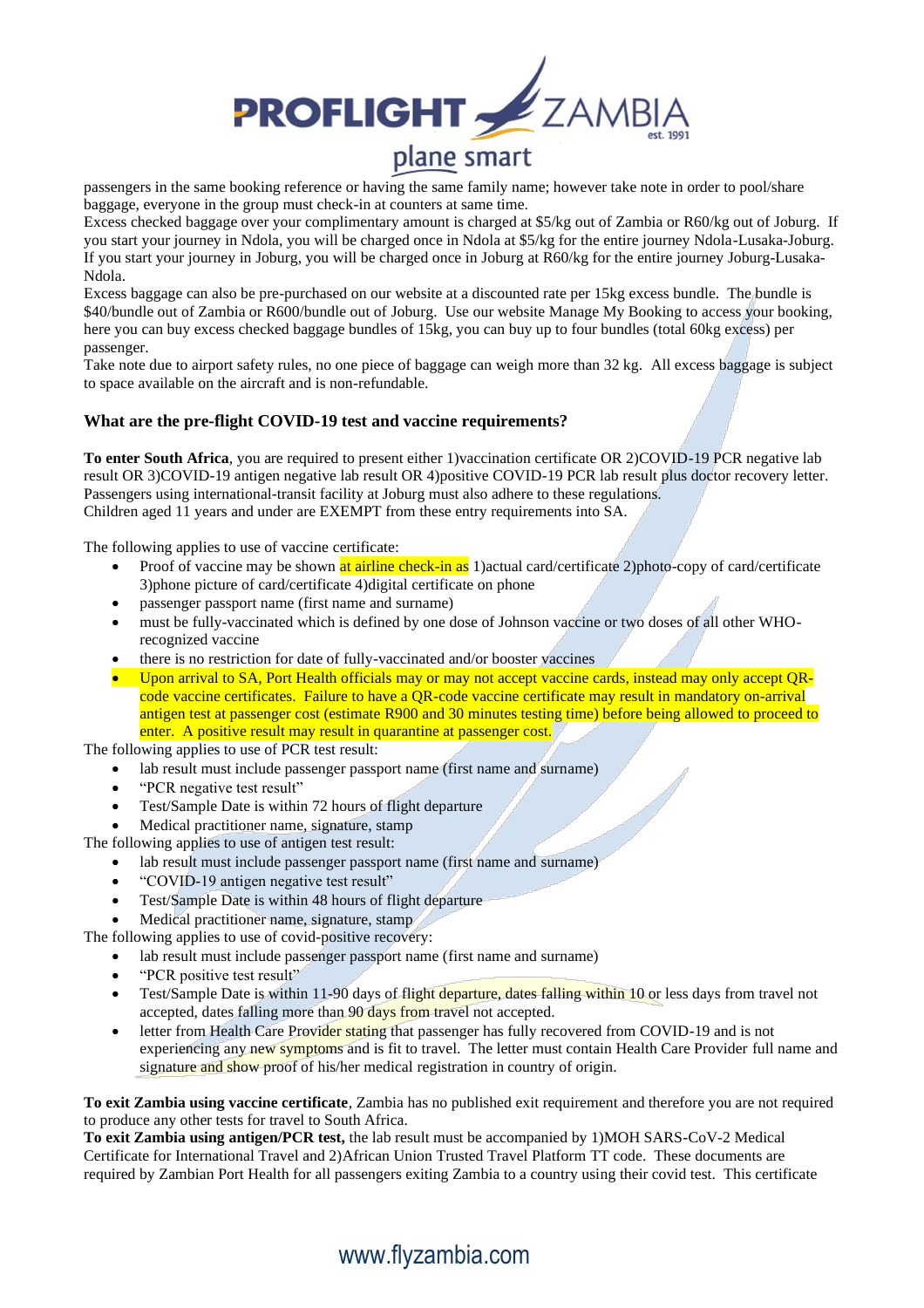

and code will be verified by Port Health at your international-departure airport in Zambia before being allowed to proceed to check-in.

To enter Zambia, you are required to present either 1)vaccination card/certificate OR 2)COVID-19 PCR negative lab result. Passengers using international-transit facility at Lusaka must also adhere to these regulations. Children aged 11 years and under are EXEMPT from these entry requirements into Zambia.

The following applies to use of vaccine card/certificate/QRcode:

- Proof of vaccine may be shown as 1)actual card/certificate 2)photo-copy of card/certificate 3)phone picture of card/certificate 4)digital certificate on phone
- passenger passport name (first name and surname)
- must be fully-vaccinated which is defined by one dose of Johnson vaccine or two doses of all other WHOrecognized vaccine
- there is no restriction for date of fully-vaccinated and/or booster vaccines

The following applies to use of PCR test result:

- lab result must include passenger passport name (first name and surname)
- "PCR negative test result"
- Test/Sample Date is within 72 hours of the original flight departure from the country of origin
- Medical practitioner name, signature, stamp

#### **When should I go for my Covid-19 PCR test?**

| <b>Flight Day</b> | <b>Earliest Allowed Test Day</b> |
|-------------------|----------------------------------|
| Monday            | Friday                           |
| Tuesday           | Saturday                         |
| Wednesday         | Sunday                           |
| Thursday          | Monday                           |
| Friday            | Tuesday                          |
| Saturday          | Wednesday                        |
| Sunday            | Thursday                         |

#### **What happens if I test positive on my pre-flight Covid-19 result?**

If you receive a positive lab result within ten days of your flight date, we will waive the potential upward fare difference to rebook at a late date. This will be applicable to you and any passengers travelling with you from the same household. Your travel companions must be booked with you on same flights but do not have to share same surname. The only payment due at the time you are ready to rebook will be the \$25 Change fee per flight per passenger, if you are ticketed on Firecracker fare class. To apply for this, the passenger or travel agent must contact Proflight Reservations to cancel your seat at least two hours prior to flight departure and must send us the passenger's positive test result at the same time.

#### **Is there quarantine on arrival?**

There is currently no published quarantine for entry into Zambia nor South Africa. All passengers are subject to medical screening upon arrival and may be subject to a COVID test upon arrival at their own expense.

#### **What COVID measures do I expect on day of travel?**

Please carry your completed/printed inbound SA or Zambia Passenger Health Form for each passenger even children/infants. This form is available for printing during our online check-in process or on our website under Planning/Travel Documents or onboard your flight. By law, all passengers older than five years must provide and wear their own masks at check-in, boarding and for the duration of the flight.

#### **Where do I find Proflight in Joburg?**

Our check-in desks and the Swissport ticket sales counter are located in Terminal B (the old SAA/ current domestic terminal) in OR Tambo International Airport.

#### **How can I get the cheapest fare?**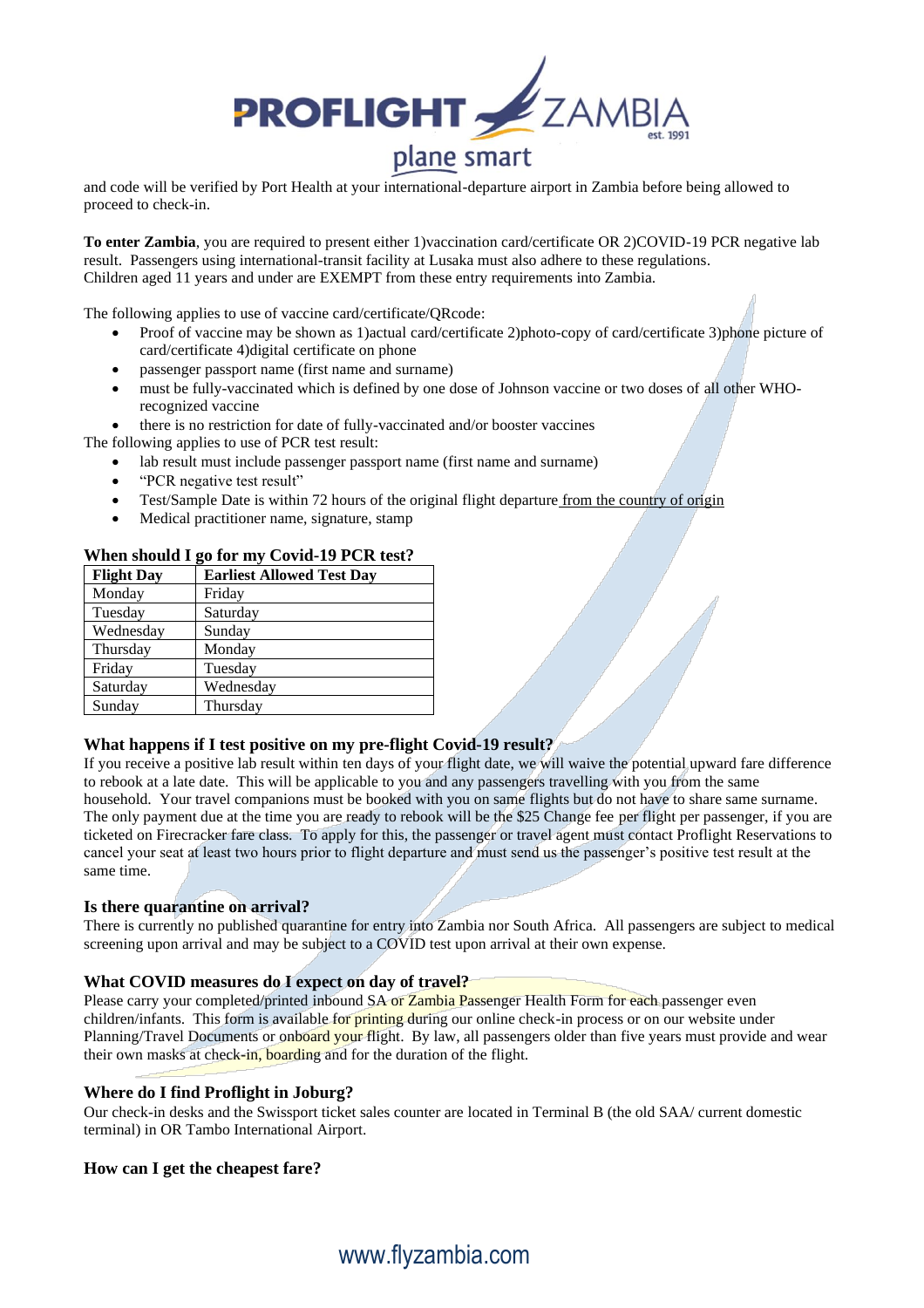

Book early for the lowest fares as prices go up as more passengers book on each flight. If you book on our website, you are not charged anything extra. If you choose to book through our Call Centre or offices, we will charge K200 per person booking fee. We do offer one-way fares but these are slightly higher so try to fly with us in both directions to save money! Book your child aged 2-11 years as Child and youth aged 12-17 years as Youth, so they get a 25% fare discount.

#### **What are other baggage restrictions out of Joburg?**

Regulations for checked baggage out of Joburg are listed below

- Duffel bags must have a semi-hard base or even piece of cardboard inside the bottom part, as per Joburg airport regulations.
- Toy guns are not permitted in carry-on baggage, for carriage in checked baggage you must check-in at least two hours prior to flight else the toy gun will not be permitted. Failure to declare these in your checked baggage can result in you and your bag being offloaded from the flight, as per South African security regulations.
- The following items are not permitted in checked or hand baggage, they must be sent as cargo: hoverboard, television set, microwave, computer and computer parts, car parts, stoves of any kind.

#### **Can I book UMs?**

Yes, we happily accept unaccompanied minors (11 years or younger) on the flight, even if you are connecting to/from Ndola, Solwezi, etc. There is no extra charge for unaccompanied minors and they still receive our 25% children discount. Please note we are limited to a certain number of Unaccompanied Minors per flight so book early.

#### **Can I book to other South African destinations/cities?**

You can be booked on one single Proflight ticket to South African destinations serviced by Cemair, Safair or SAA. This single-ticket journey will allow you to enjoy the international baggage allowance of Proflight onto your final destination. In the event of a Proflight flight delay causing a missed connection, you will be accommodated and assisted onto the next available flight without any cost.

#### **Can I connect to overseas outbound carriers at Joburg?**

A secret of the industry is generally the fares purchased out of Joburg for overseas travel are often cheaper than if purchased out of Zambia. You can purchase your Proflight ticket for your travel between Zambia and Joburg and purchase a separate ticket on the overseas airline.

#### **Can I send cargo or live animals?**

Please contact our cargo handling agents, BidAir Cargo. All handling, document processing and payments will be done directly between BidAir and client.

For Joburg-Lusaka, [mariaj@bidaircargo.com,](mailto:mariaj@bidaircargo.com) Tel:+27(0)11 230 4600 or +27(0)83 269 2841 For Lusaka-Joburg, [thokozilej@bidaircargo.com,](http://lenishian@bidaircargo.com) Tel:+260 977 511690 or +260 964 319182

#### **How do I transfer in Joburg?**

#### **ON YOUR DEPARTURE FROM ZAMBIA:**

• All pax connecting from Ndola, Livingstone, Mfuwe, Solwezi through Lusaka to Joburg must collect your baggage in Lusaka and proceed with baggage through the outdoor tunnel to new Terminal 2 to Proflight international check-in

#### **Connecting to Cemair domestic destinations in South Africa**

- Advise the Proflight check-in agent of your final Cemair destination
- You will receive your Cemair boarding card now at time of first check-in with Proflight
- You must pick up your checked baggage in Joburg, clear Immigration & Customs, go to the Cemair check-in counter to Bag Drop

#### **Connecting to other-airline domestic destinations in South Africa**

• You must pick up your checked baggage in Joburg, clear Immigration & Customs, go to your next airline check-in counter to re-check-in your baggage and collect your onward boarding card for your domestic flight

#### **Connecting to an international flight out of Joburg**

- Advise the Proflight check-in agent of your final destination and show necessary tickets
- If you are on Emirates out of Joburg, you will receive your Emirates boarding card now at time of first check-in with Proflight and your baggage will be tagged through to final Emirates destination
- If you are on another airline out of Joburg, your baggage will be tagged through to final destination

# www.flyzambia.com